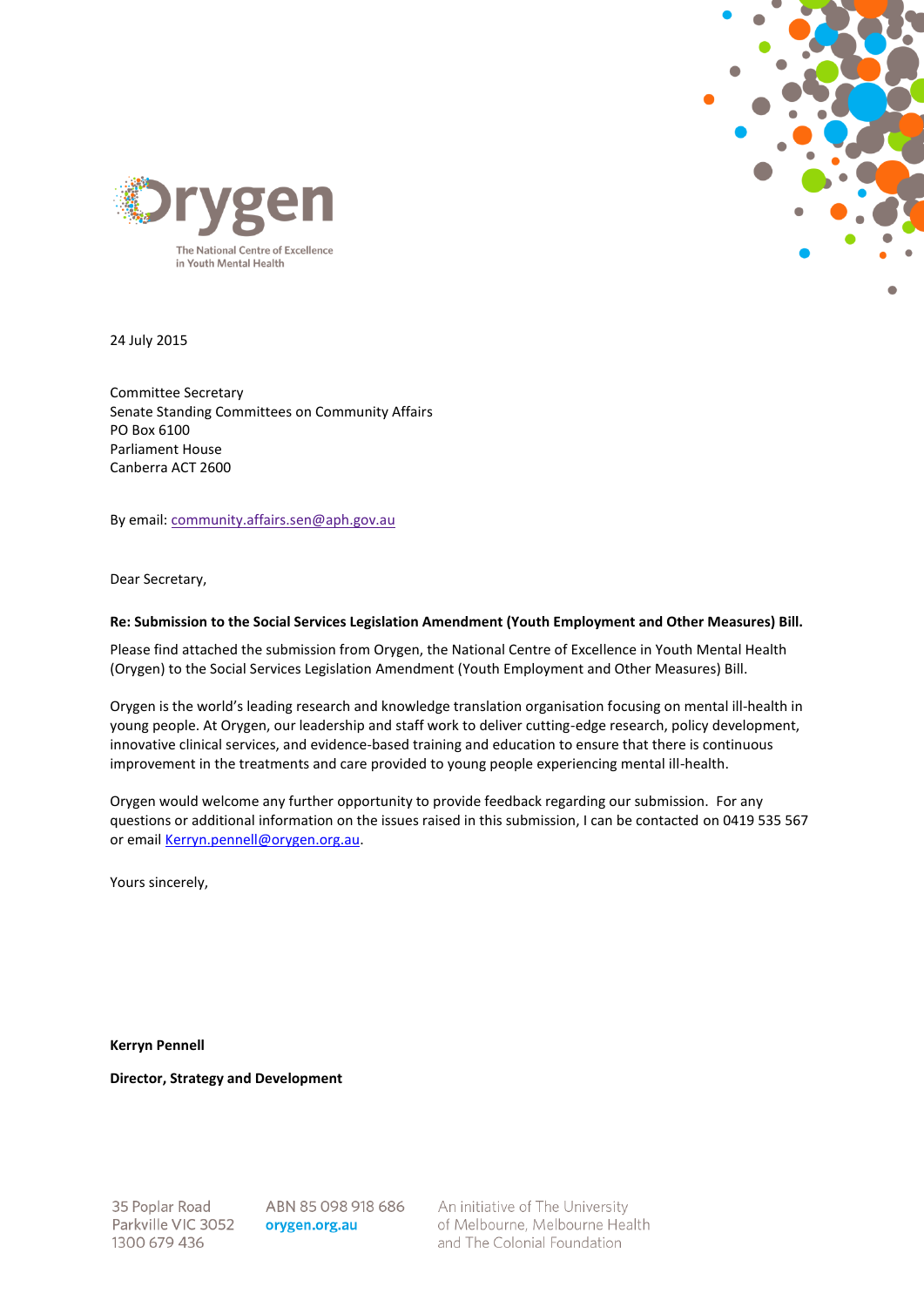

The National Centre of Excellence in Youth Mental Health

# **Submission to the Senate Standing Committee on Community Affairs**

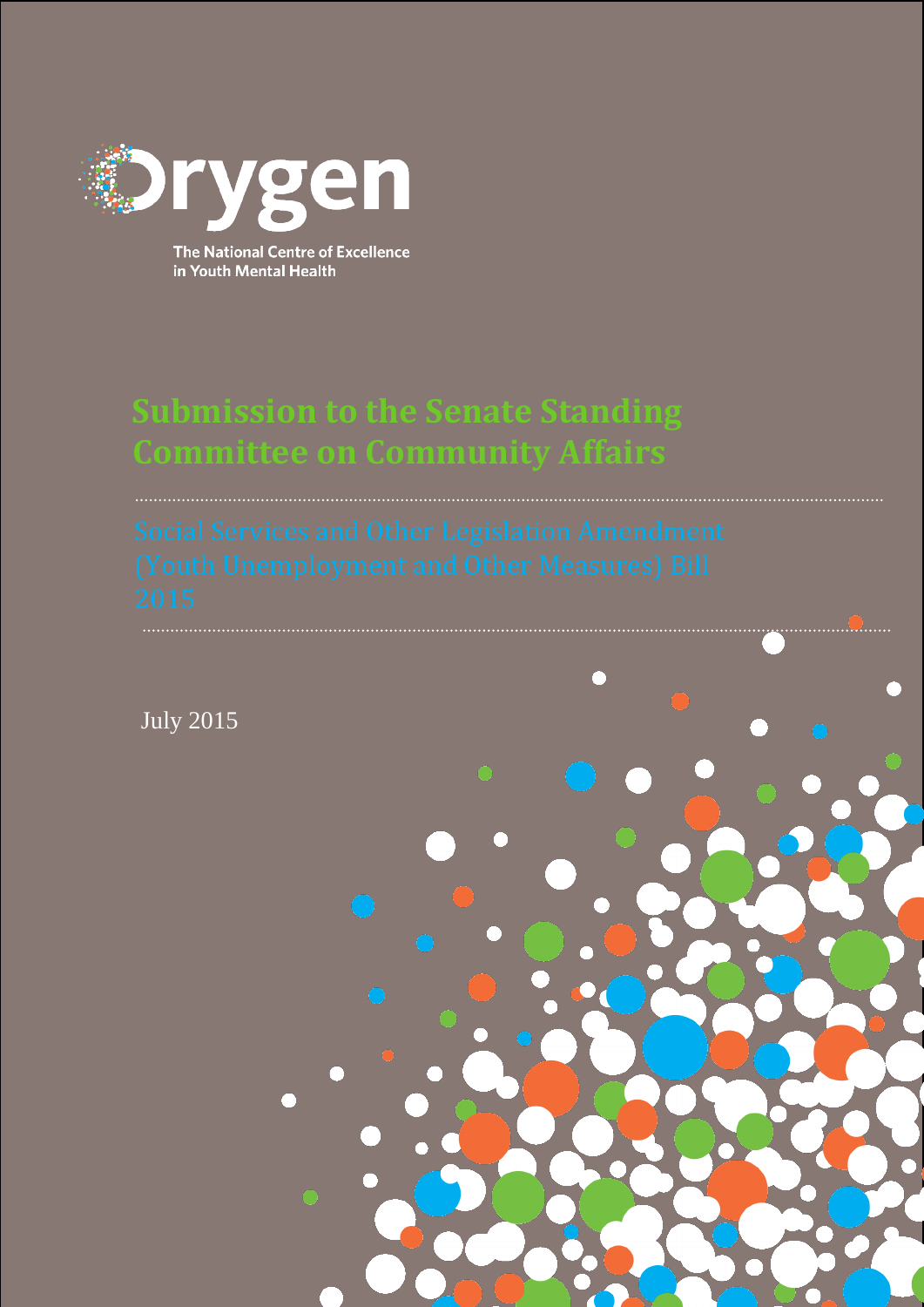### **Introduction**

Orygen, The National Centre of Excellence in Youth Mental Health is the world's leading research and knowledge translation organisation focusing on mental ill-health in young people. At Orygen, our leadership and staff work to deliver cutting-edge research, policy development, innovative clinical services, and evidence-based training and education to ensure that there is continuous improvement in the treatments and care provided to young people experiencing mental ill-health.

In 2014, Orygen published the report *Tell them they're dreaming: Work, Education and Young People with Mental Illness in Australia* which provided a comprehensive analysis of the issues surrounding work and education for young people with mental illness in Australia. It also contained a number of recommendations for effectively supporting the participation of young people with a mental illness in the workforce.

Orygen welcomes this opportunity to submit a response to the proposed amendments to the Social Services Legislation (Youth Employment and Other Measures) Bill 2015 (the bill) and to provide an analysis of the potential impact of these changes for young people, particularly those experiencing mental ill-health. In particular this submission will provide feedback on the following:

**Schedule 1**, which extends and simplifies the ordinary waiting period for all working age payments from 1 July 2015. This schedule creates a new ordinary waiting period (one week) for the Youth Allowance (other) and adds an additional criteria 'experience of a personal financial crisis' to the basis for an exemption from this waiting period.

**Schedule 2**, which provides that unemployed people aged 22-24 years would no longer be eligible for the Newstart Allowance or sickness allowance. They would instead qualify for the Youth Allowance.

**Schedule 3**, which introduces a four-week waiting period for job ready young people (under 25 years) to receive income support while looking for work. During the waiting period there will also be mandatory activity requirements, through *Rapid Connect Plus*, to remain eligible.

### **Overall**

 $\overline{a}$ 

Orygen supports the stated objectives of the bill including addressing high rates of youth unemployment and supporting young people to either acquire employment or build skills to improve their workforce participation opportunities. The assertion in the bill that workforce participation improves the health and wellbeing of individuals certainly holds true for young people, including those with a mental illness or those at risk of mental ill-health.

This is supported by evidence that:

- Unemployment is associated with worsening psychological illness and social exclusion<sup>1</sup> and it increases anxiety and depression and lowers confidence and self-esteem<sup>2</sup>; and
- Participation in work and education are seen as key elements of the recovery process for people with mental ill-health. $3$

orygen.org.au

<sup>1</sup> McKee-Ryan, et al. (2005) *Psychological and physical well-being during unemployment.* Journal of Applied Psychology 90

<sup>2</sup> Australian Career Practitioner (Autumn 2015) Volume 26, Issue 1, p11

<sup>3</sup> Orygen Youth Health Research Centre (2014) *Tell them they're dreaming*, p10ABN 85 098 918 686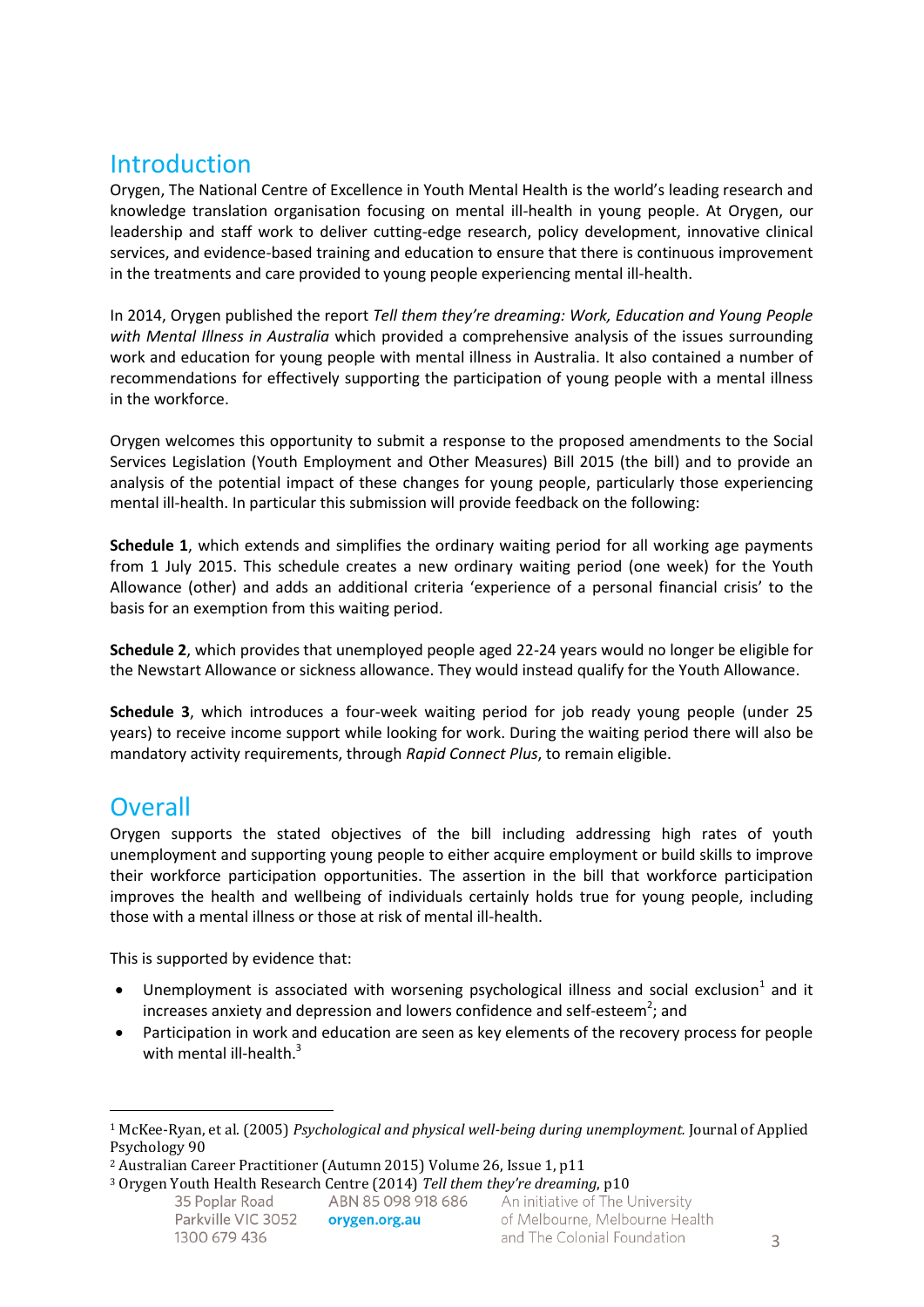As identified by the Brotherhood of St Laurence for young job seekers (15-24 years) the probability of finding a job has declined since the global financial crisis and the probability of exiting a job has increased.<sup>4</sup>

These poor employment outcomes are compounded for people with mental illness. 37.6 per cent of all people with a mental illness (or 67.3 per cent with severe mental illness) are unemployed or not in the labour force, compared to 22.3 per cent of people without mental health conditions.<sup>5</sup>

Many young people with a mental illness are at risk of never entering the labour market, instead moving early onto disability benefits. "Today, between one-third and one-half of all new disability benefit claims are for reasons of mental ill-health, and among young adults that proportion goes up to over 70 per cent."<sup>6</sup> Given the early onset of mental illness, there is a potential for a young person to spend more than 40 years on disability payments. As described in the *Tell them they're dreaming*  report, this represents a personal and economic disaster that can be avoided.<sup>7</sup>

The National Mental Health Commission Review (2014) recommended the need to increase productivity, participation and economic impact of people with a mental illness and to measure this through reductions in the Not in Education Employment or Training (NEET) rate. Appropriate reforms and simplifications of the income support system have the potential to help improve the participation of young people with a mental illness in study and work and provide them with opportunities to develop their career pathway rather than move onto the Disability Support Pension (DSP). This includes the recently announced intensive support trials for vulnerable job seekers (including young people with mental illness). A key focus of policy should be on working with employers and industry to provide employment opportunities and supportive work environments for young people experiencing mental ill-health.

#### **Concerns**

 $\overline{a}$ 

Orygen believes that some of the proposed amendments to the Social Services Legislation are likely to negatively impact the welfare of unemployed young people (of whom many may also be experiencing mental ill-health) without enhancing their capacity to meet job seeking requirements. Young people are likely to be negatively impacted by:

- A delay (in total of five weeks) in income support for young people under 25 years. Orygen believes that this delay targets young people without adequate evidence that it would increase employment outcomes for this age group. A period of five weeks without financial resources is also likely to be highly stressful and could lead to the exacerbation, relapse or onset of illness in the vulnerable population of young people with, or at risk of, mental illness.
- The reduction of income support for job seeking young people aged 22-24 years of \$238.20 per fortnight if at home or \$92.40 per fortnight if living independently. Orygen is concerned that this reduction would be likely to place the majority of eligible low income individuals and households under increased financial stress. This reduction is not supported by consistent evidence that it would result in more young people moving into employment or education and training.

<sup>4</sup> The Brotherhood of St Laurence (2015) *The Teenage Dream Unravels: Trends in Youth Unemployment*

<sup>5</sup> National Mental Health Commission (2014) *National Mental Health Commission Review*

<sup>6</sup> OECD (2011) *Sick on the Job? Myths and Realities about Mental Health and Work*.

<sup>7</sup> Orygen Youth Health Research Centre (2014) *Tell them they're dreaming*, p10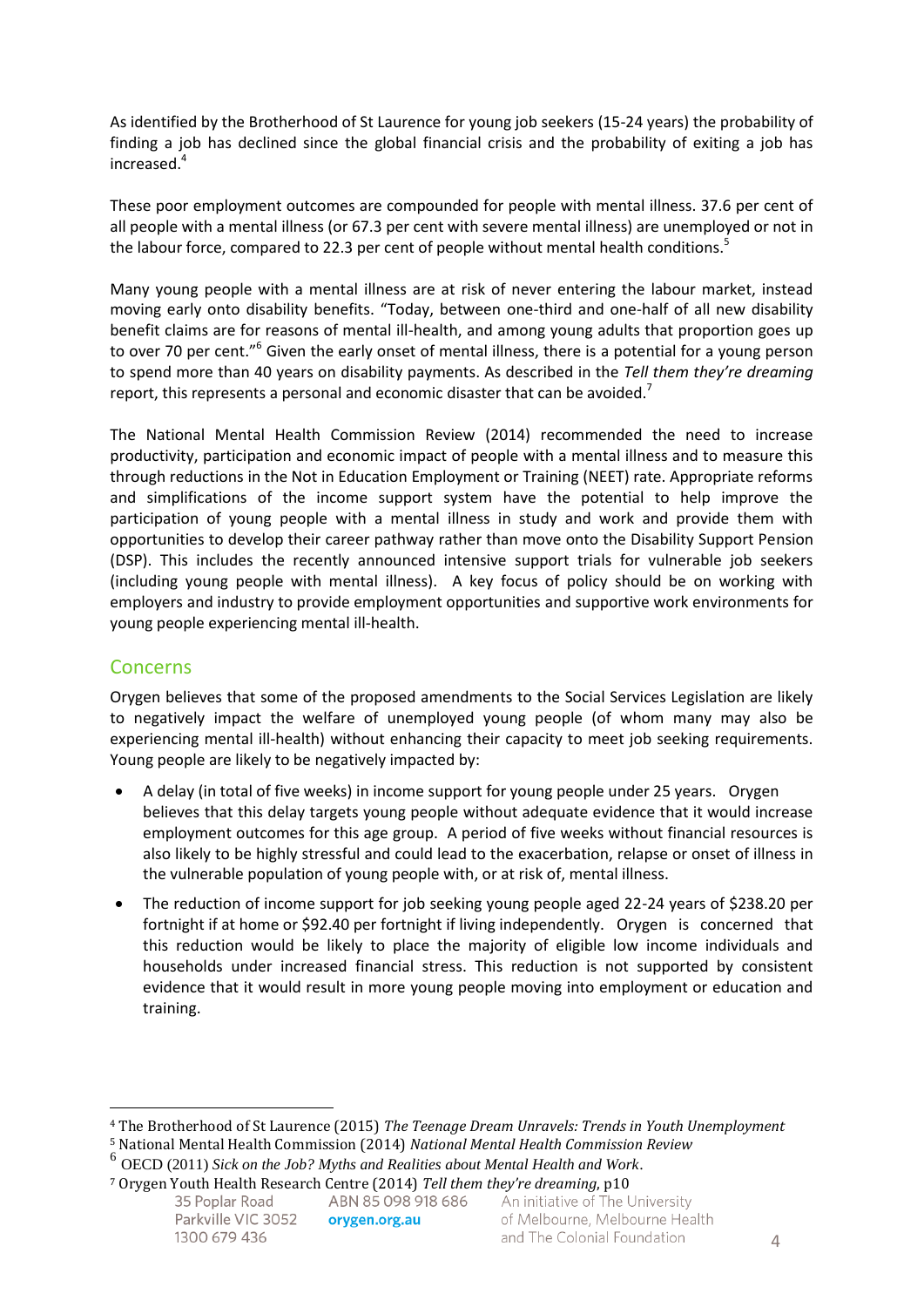#### *Impact of financial hardship*

Subjecting young job seekers and their families to financial hardship through reduced payments and extended periods of non-payments may compound existing vulnerability, risking the young person's mental health and wellbeing and placing their family relationships under duress. Increased distress may lead to an increased demand for community and mental health services, thus reducing financial savings from these measures.

Orygen is concerned that the proposed measure of \$8.1 million in additional funding for emergency relief providers to assist with providing services to young people without access to family support will not be sufficient. There is no detail or modelling provided to demonstrate whether it would be adequate to address either: a) the nature of the services required and b) the extent of service demand resulting from these amendments.

#### *Barriers to employment and stigmatising young people*

An unintended consequence of the Bill's targeting of young people may be stigmatising this group, identifying them as a cohort in the community who choose not to work or study in preference to receiving welfare.

The implicit message that this age group does not want to work is not supported by evidence. In fact national youth surveys reveal the contrary.<sup>8</sup> Young people with onset of mental ill-health rank education and employment as their number one goal, even over symptom recovery.<sup>9</sup> However, they experience higher rates of unemployment along with significant stigma and discrimination in the workplace.<sup>10</sup> Indeed all young people face considerable barriers to labour market participation including:

- A reduction in the number of entry level jobs;
- Lack of job readiness;
- Reluctance of employers to recruit people without experience;
- Lack of informal networks; and
- Greater reliance on public transport options and/or high travel costs to get to jobs particularly in outer urban, regional and rural areas.<sup>11</sup>

To effectively respond to rising rates of youth unemployment these barriers need to be addressed. The waiting period measure could be perceived as suggesting, for young people, the biggest obstacle to employment is their preference for welfare over work. This compounds perceived and actual stigma in the community and negatively impacts on young people's health and wellbeing.

Orygen believes directing efforts to job creation for young people, rather than the development of punitive and potentially stigamatising measures which remove perceived incentives for unemployment, has a greater likelihood of supporting health and wellbeing outcomes for young Australians through their participation in employment.

 $\overline{a}$ 

<sup>8</sup> https://www.missionaustralia.com.au/

<sup>9</sup> Ramsay, C et.al. (2011*) Life and treatment goals of individuals hospitalized for first-episode non-affective psychosis*. Psychiatry research, 189(3), 344-348

<sup>10</sup> Orygen Youth Health Research Centre (2014) *Tell them they're dreaming*, p26

<sup>11</sup> Brotherhood of St Lawrence (2014) *Submission to the Senate Community Affairs Legislation Committee regarding the Social Services and Other Legislation Amendment (2014 Budget Measures No. 2) Bill 2014*ABN 85 098 918 686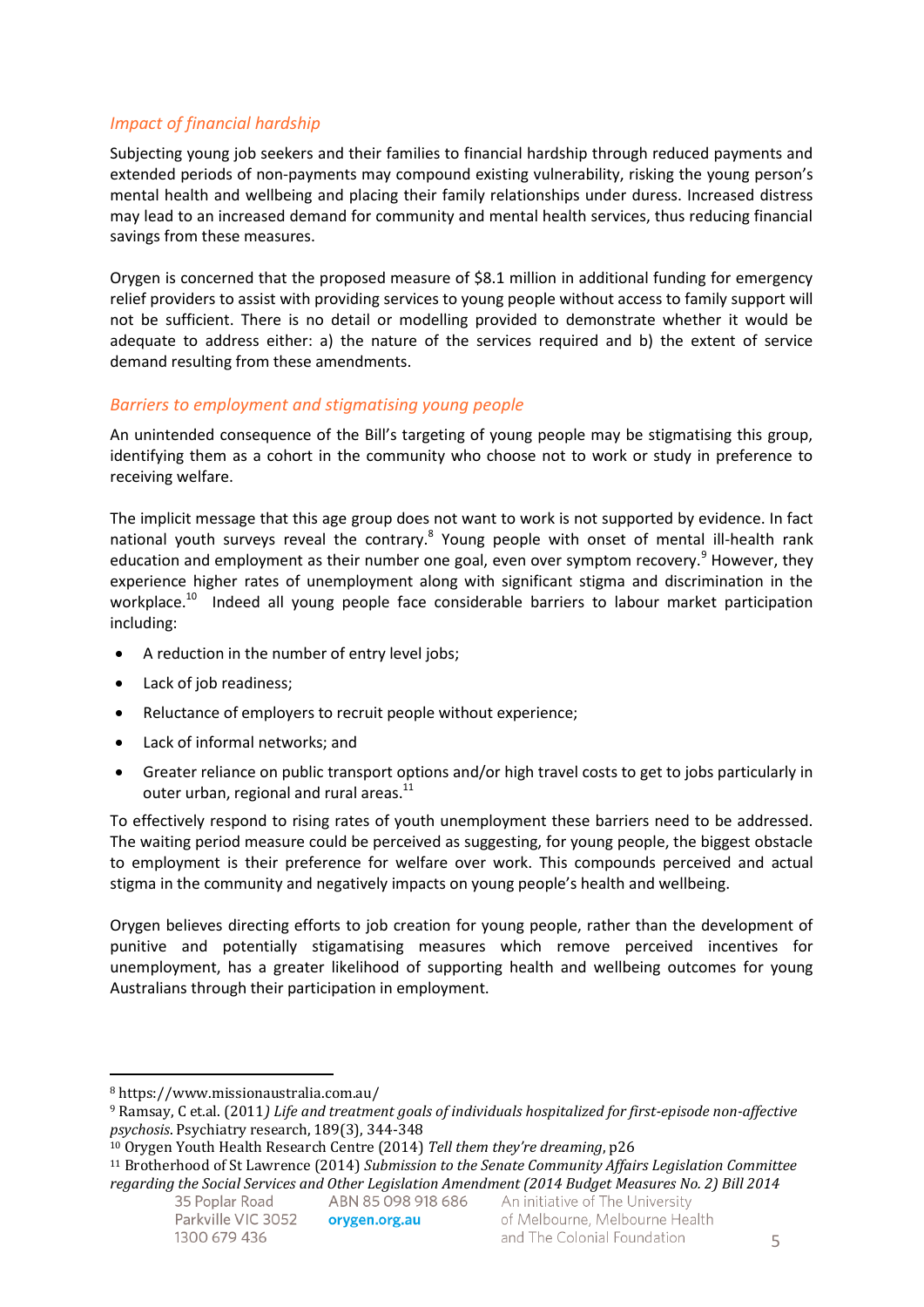### Context of the 2014-15 and 2015-16 budgets

Orygen has also considered these amendments in the context of the previous two years budget measures related to employment and social services.

A number of 2015-16 budget initiatives have the potential to make a positive impact on the welfare of young people including:

- The \$1.2 billion national wage subsidy pool and the introduction of wage subsidies payable at the time the person is employed to assist with upfront costs of recruitment and training.
- \$18 million over four years for the introduction of National Work Experience programs for 6000 young people to volunteer for work experience placements of up to 25 hours per week over four weeks.
- \$330 million to implement the Youth Employment Strategy including trials of intensive support programs for particularly vulnerable young job seekers, including those experiencing mental illhealth.

However, there are no 2015-16 budget measures which address the issue that **rates of income**  support remain at a level well below the poverty line of \$400 per week<sup>12</sup>. Currently the rate for Newstart is \$259 per week and \$210 per week for the Youth Allowance. Reductions in income support resulting from these amendments will only place many young people and their families under additional extreme financial hardship.

The proposed amendments in this Bill could conceivably place many young people under extreme stress both financially and mentally, follow cuts of \$1 billion over four years to the community and social services budget in 2014-15. They also follow cuts to the funding for youth employment programs through the defunding of Youth Connections.

The newly announced Youth Transition to Work program and Intensive Support Trials for vulnerable job seekers partially address the gap. For young people with mental illness, the trials are a good start, but just the start. The need for these services is far greater than the numbers of young people who will be eligible and able to access them in the short to mid-term.

There also appears to be a net loss of almost \$30 million in youth employment program funding in 2015-16.<sup>13</sup> In responding to the proposed amendments to the Social Services Legislation, Orygen recommends that the government to consider increased investment in employment services and career pathways support for all young people, and increased targeted investment into intensive employment support for vulnerable young job seekers. More 'carrots' are needed to address shortfalls in employment opportunities, job-readiness and career pathways for all young people rather than 'sticks' to financially punish those seeking employment.

## Response to Schedule 1

To extend and simplify the Ordinary Waiting Period (OWP) for all working age payments from 1 July 2015. This schedule creates a new ordinary waiting period (one week) for the Youth Allowance (other) and adds an additional criteria 'experience of a personal financial crisis' to the basis for an exemption from this waiting period.

 $\overline{a}$ 

<sup>12</sup> ACOSS (2014) *Poverty in Australia Report*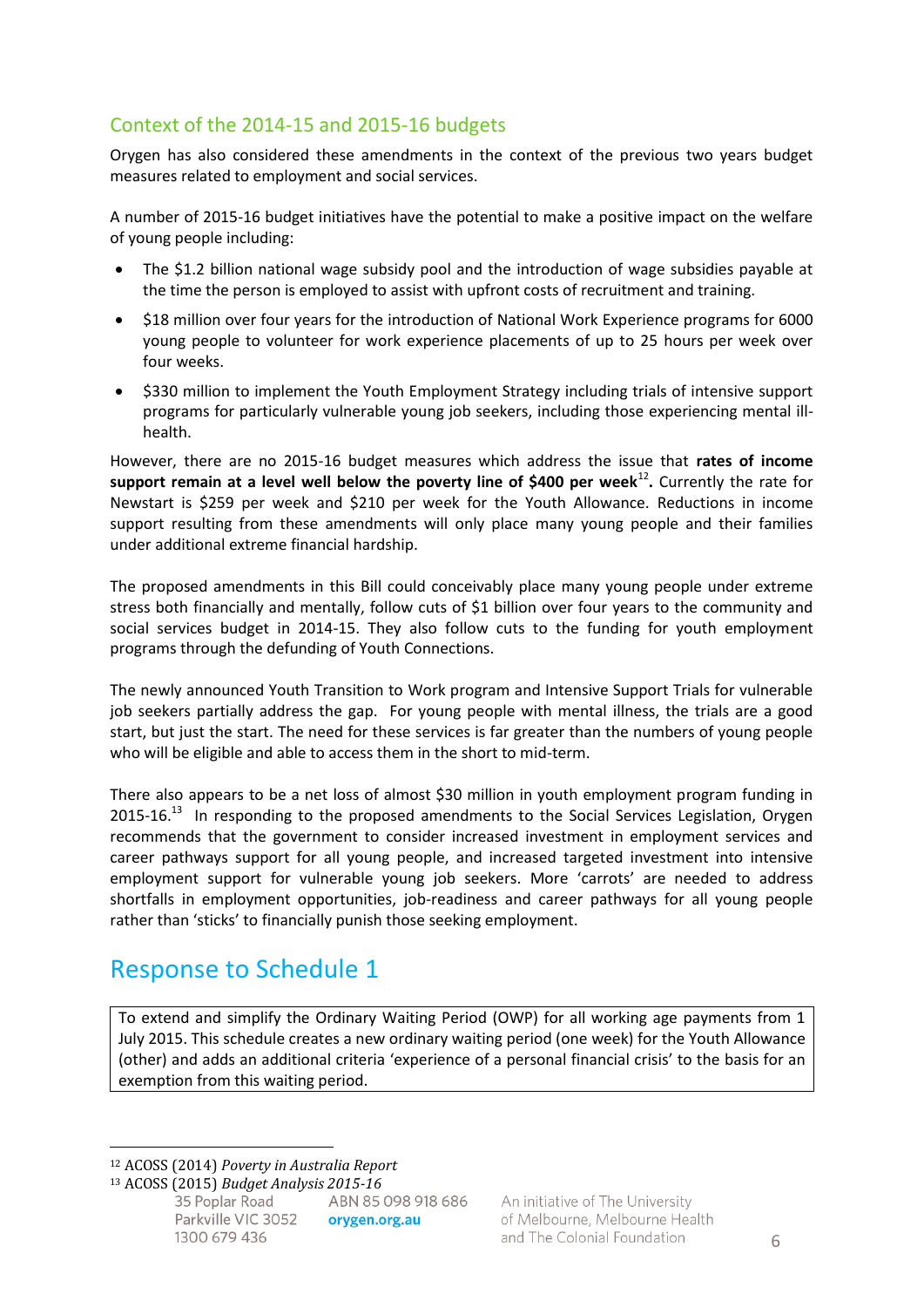Given the concurrent proposed introduction of a four week waiting period (Schedule 3) for this same cohort, the extension of a new OWP to the Youth Allowance (other) will result in unemployed, but job-ready, young people waiting a total of five weeks without income support.

The extension of the current exemption criteria to include the experience of a personal financial crisis, as well as demonstrating severe financial hardship, also appears to result in unnecessary evidentiary burdens on young people.

If introduced, Orygen recommends the application of unavoidable and reasonable expenditure (which can include rent, mortgage repayments, utilities bills, medical costs, transport costs) for determining the experience of a personal financial crisis. However Orygen would note that:

- The evidentiary requirements and administration of this exception should not be unnecessarily onerous, taking into account that many young people experiencing unemployment or who have found themselves recently unemployed may be feeling anxious, depressed and low on confidence.
- This requirement will not benefit young people already experiencing extreme financial hardship without the documented living costs (i.e. for homeless/ 'couch surfing' young people). Safeguards for these groups to apply for exemptions should be maintained or introduced.
- As it is based on a 'personal financial crisis' it will not provide a safety net for young people who are living at home but in situation of family financial hardship.

#### Recommendations

That this schedule of the bill not be adopted, particularly in the context of the proposed concurrent introduction of the four-week waiting period in Schedule 3.

If adopted, Orygen would like to see safeguards for young people with mental ill-health and other identified vulnerable groups (such as homeless young people) and their exemption from the OWP. For young people with mental illness this exemption could be contingent on an assessment by a government contracted doctor, as per the current Disability Medical Assessment arrangements.

## Response to Schedule 2

Provides that young unemployed people aged 22-24 years would no longer be eligible for the Newstart allowance or sickness allowance. They would instead qualify for the Youth Allowance. This will mean a reduction in income support of \$238.20 per fortnight for a young person aged 22- 24 years living at home or \$92.40 per fortnight if living independently.

Orygen notes that the reduction in income support payments when transferring from Newstart to the Youth Allowance may constitute a financial disincentive for young people to move into study or training options.

There may also be instances where young people between the ages of 22-24 years currently receive the Newstart Allowance at \$519.20 a fortnight while living with their family who are in a financial position to support them.

However, Orygen does not believe that the blanket reduction of income support for all job-seeking young people 22-24 years of \$238.20 per fortnight if at home or \$92.40 if living independently is an appropriate or evidence based response to these issues.

ABN 85 098 918 686 orygen.org.au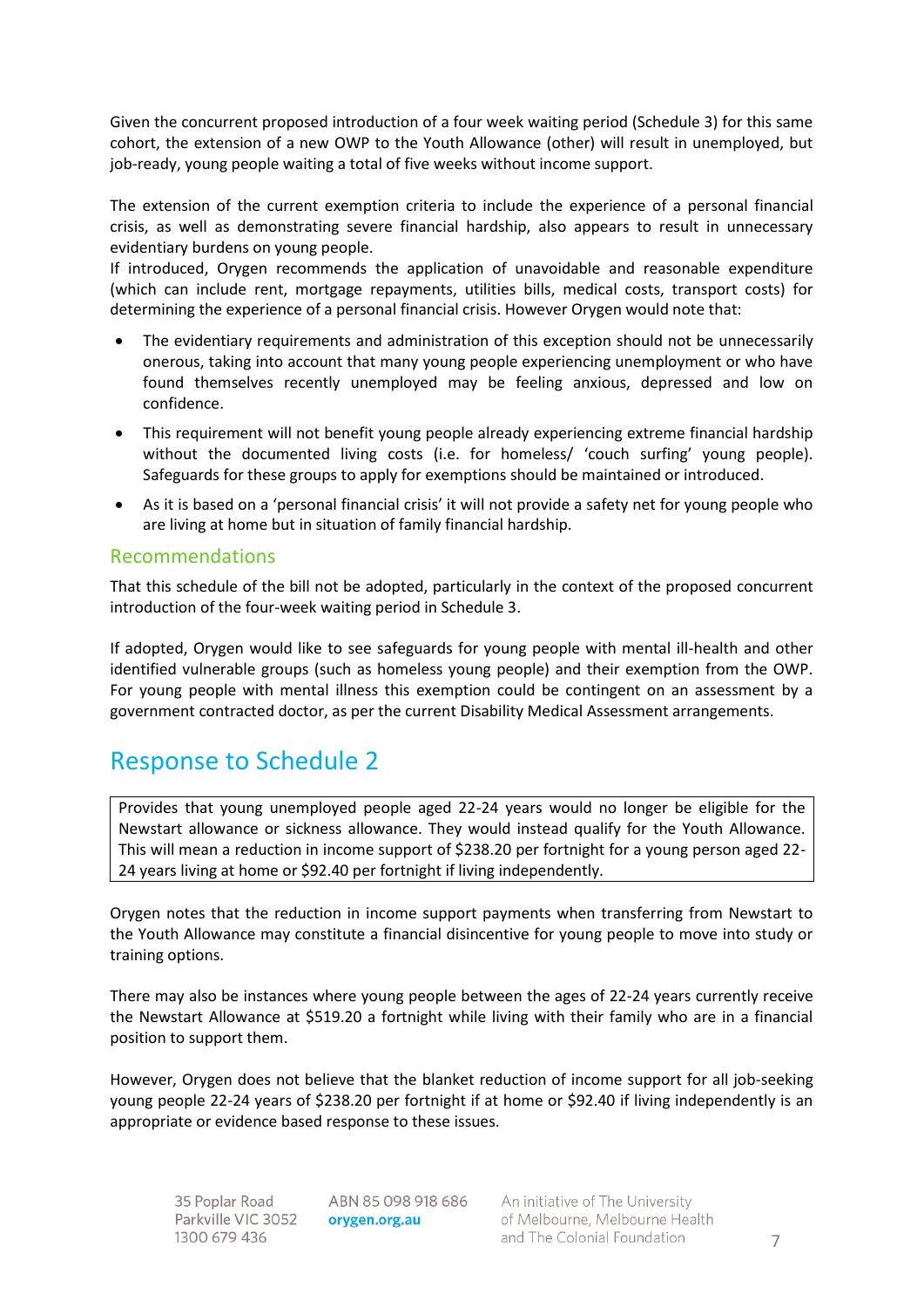As noted earlier, the rates for both Youth Allowance and Newstart are already well below the poverty line. Further reducing the income of job seeking young people is likely to result in increased financial stress, potentially creating difficult personal situations for young people. Such stressors may trigger or exacerbate an experience of mental ill-health such as anxiety and depression in vulnerable young people, which in turn creates barriers to effective job-seeking. Reducing the levels of income support may also result in many young people remaining at home, placing pressure on families to provide financial support.

Rather than creating financial imperatives for young people to find work in an increasingly competitive job market, Orygen would recommend a focus on increasing the incentives for employers to recruit unemployed young people into positions. For young people experiencing mental ill-health, employers also need additional support to provide a workplace that accommodates their individual needs.

#### Recommendations

- That this schedule of the bill not be adopted.
- If necessary, young people aged 22-24 years living at home, Newstart could be subject to a parental means test similar to that applied for those young people receiving the Youth Allowance under 22 years of age.

### Response to Schedule 3

Introduces a four-week waiting period for job ready young people who are looking for work to receive income support. During the waiting period there will also be mandatory activity requirements through *Rapid Connect Plus*.

Orygen believes that the four week waiting period for job ready young people under 25 may have negative impacts on the welfare of these young people for the following reasons:

#### *Young people in this age group are already a vulnerable cohort of the population.*

Young adulthood is both a critical time for completing education and setting up career pathways. It is also a period with high onset of mental ill-health. Among people aged 15-24 years, mental health and substance-use disorders account for over 60-70% of the burden of disease<sup>14</sup> and 75% of these disorders will have developed by the age of 25 years.<sup>15</sup> Experiences of mental illness have also been shown to impact on high school completion.<sup>16</sup> Receiving no income for five weeks (taking into account the additional one week OWP proposed in Schedule 1) is likely to compound the myriad of stresses and transitional issues with an experience of financial hardship.

#### *Young people are already significantly disadvantaged in the job-market.*

Even if young people overcome the barriers to employment described earlier, they are often only likely to attain tenuous - often short term - employment at the beginning of their careers. As a result they are at greater risk of finding themselves suddenly out of work, without savings to draw on and, through this schedule, not receiving any income support for four weeks (and an additional one week for the OWP).

 $\overline{a}$ 

<sup>14</sup> headspace: www.headspace.org.au

<sup>15</sup> McGorry et al (2011) *Is this normal? Assessing mental health in young people.* Australian Family Physician 40(3)94-97

<sup>16</sup> Orygen, Youth Health Research Centre (2014) *Tell them they're dreaming*, p17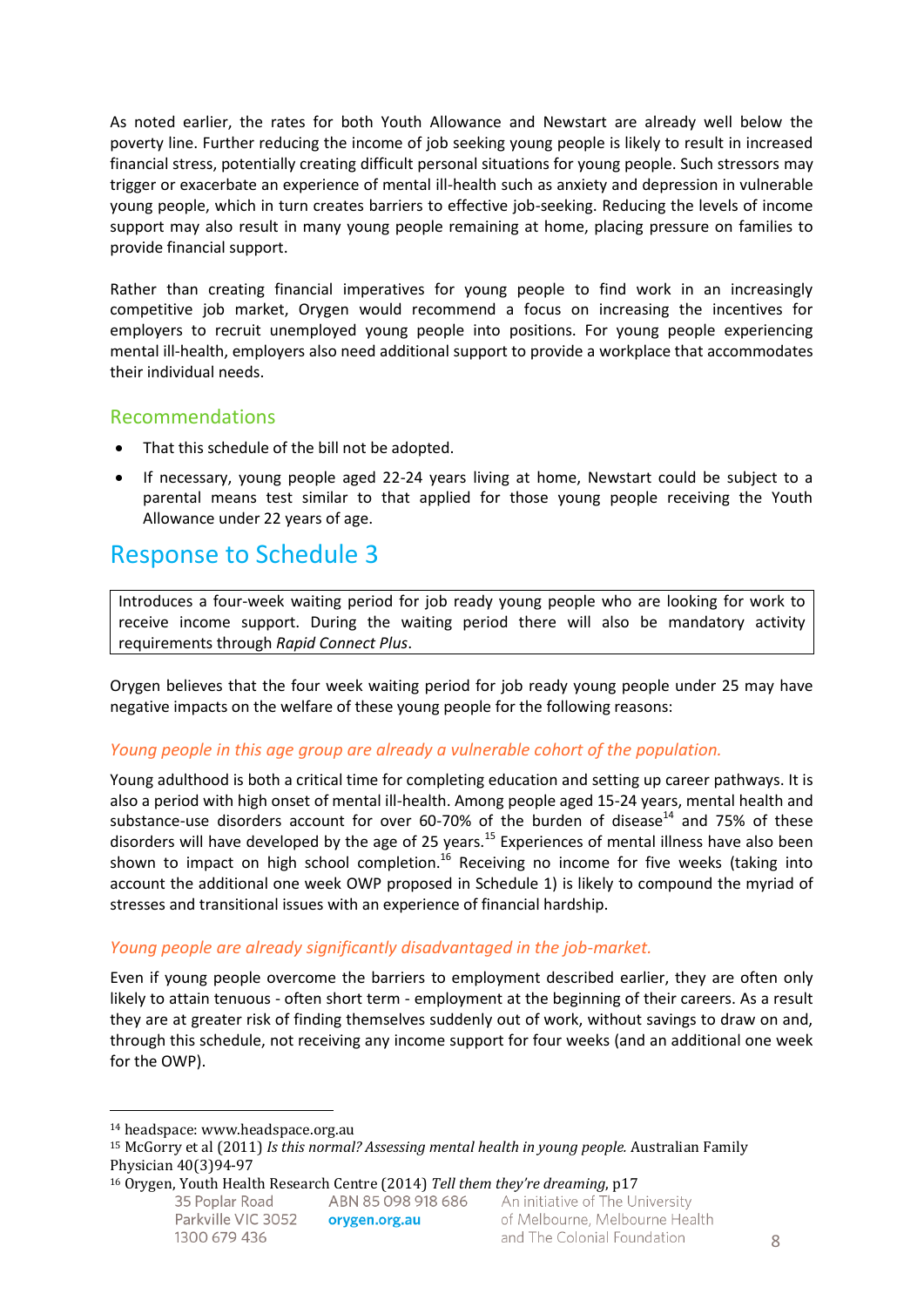#### *Extreme financial hardship is counter-productive to the purpose of encouraging people into workforce participation.*

Rather than the increased waiting period acting as an incentive to work, research has shown that a lack of income can impact on a young person's capacity to meet job seeking requirements and look for employment (such as limited access to transportation, impact of financial stress on mental health potentially triggering depression and anxiety). $^{17}$ 

Orygen notes in the statement regarding Schedule 3's compatibility with human rights: 'the limitation of immediate access to unemployment benefits is reasonable and proportionate to the objective of having young people either earning or learning to increase their employment prospects'. Orygen believes that this statement may be open to question. In the absence of clear evidence that these measures will achieve their objectives (and reasonable grounds to believe that they may in fact provide a barrier to workforce participation) it may be discriminatory and stigmatising to apply this measure to young people under-25 years.

In accordance with the rights of persons with disabilities, the statement also identifies a provision that young people who qualify for Disability Employment Services (including those with mental illness) will be exempt from the waiting period. However, the recent reassessments of DSP eligibility for people aged under 35 years is anticipated to result in some young people no longer being eligible for DSP. Orygen believes directing young people with mental ill-health, where appropriate, away from DSP and into supported work placements and career pathways is a good outcome. However, it should be noted that this may result in more young people with mental ill-health not qualifying for exemption.

There are a number of other details of this amendment which are cause for concern relating to their potential impact on young people at risk of, or experiencing, mental ill-health. These include:

- An overreliance on the Job Seeker Classification Index to determine 'job-readiness' may potentially lead to arbitrary and incorrect assessments of particularly vulnerable young people. Young people early in the stages of mental ill-health may have difficulties disclosing or articulating their condition and are at particular risk of misclassification. Indeed it has been estimated that in at least one-third of cases the assessment process misclassifies people with severe mental illness.
- Meeting the requirements of *RapidConnect Plus* may be more challenging for particularly vulnerable young people, including those with mental ill-health potentially resulting in additional wait times (and prolonged financial hardship) for these young people.
- For some young people with mental ill-health returning to/or remaining at home for family support in lieu of income support during this period is either a) not possible or b) in the best interests of the young person.

#### Recommendation

That this schedule of the bill be not be adopted.